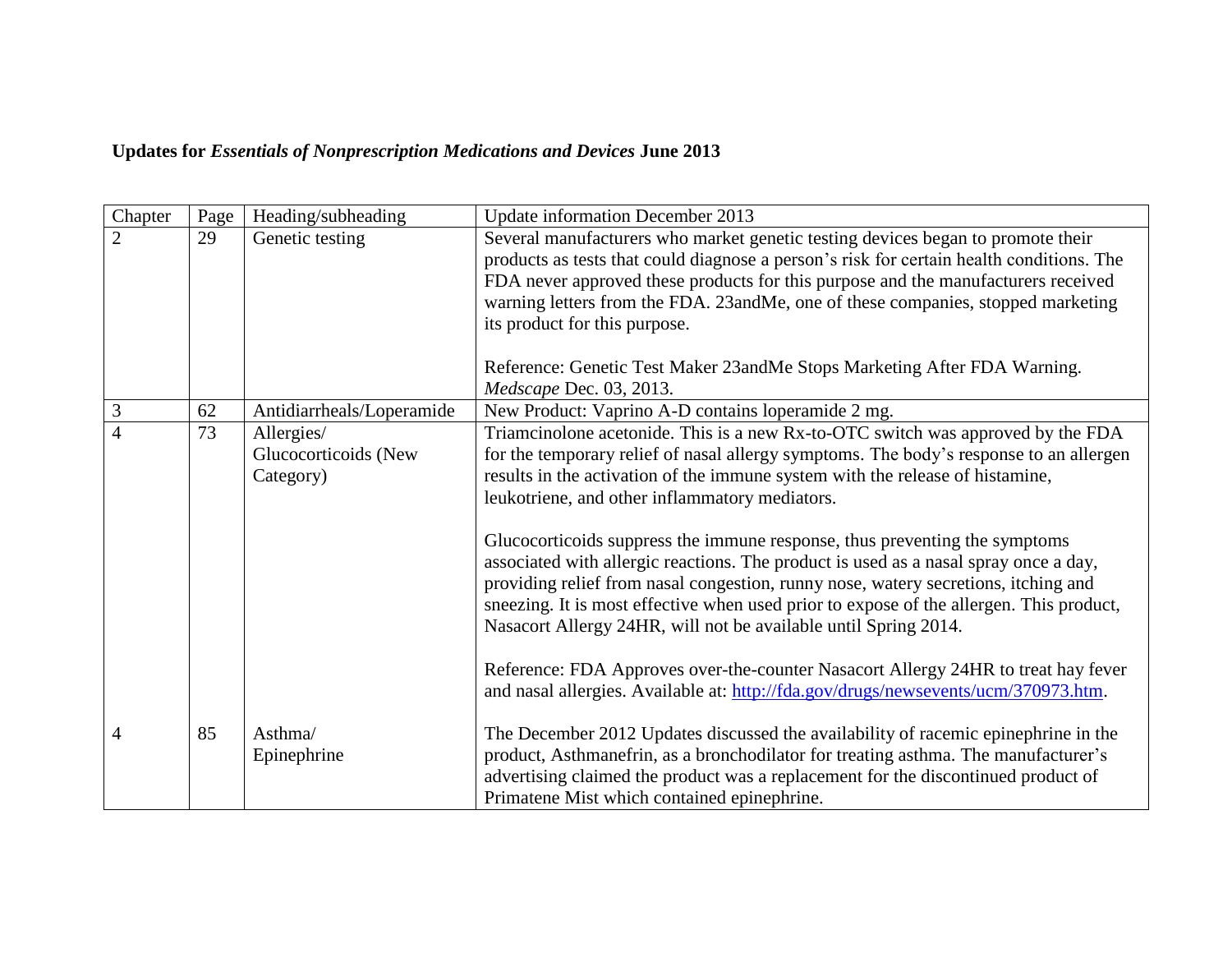|            | Proper use of the product required the use of a device for oral inhaler, EZ Breathe<br>Atomizer. The FDA recalled this device in June 3013 because of a defect.<br>In September 2013 the FDA notified the company that although racemic epinephrine<br>was approved in the OTC monograph, it was not identical to epinephrine and the<br>manufacturer could not claim that it was a substitute for Primatine Mist.<br>The FDA also notified the company that there were reports of serious adverse effects<br>including increases in blood pressure, chest pain, nausea and vomiting. The FDA plans<br>to review the safety and use of this product as an OTC drug.<br>The product has not been available since Fall 2013. |
|------------|----------------------------------------------------------------------------------------------------------------------------------------------------------------------------------------------------------------------------------------------------------------------------------------------------------------------------------------------------------------------------------------------------------------------------------------------------------------------------------------------------------------------------------------------------------------------------------------------------------------------------------------------------------------------------------------------------------------------------|
|            | Reference: Safety Concerns with Asthmanefrin and the EZ Breathe Atomizer.                                                                                                                                                                                                                                                                                                                                                                                                                                                                                                                                                                                                                                                  |
|            | Available at: http://www.fda.gov/Drugs/DrugSafety/ucm370483. Accessed October 29,                                                                                                                                                                                                                                                                                                                                                                                                                                                                                                                                                                                                                                          |
|            | 2013.                                                                                                                                                                                                                                                                                                                                                                                                                                                                                                                                                                                                                                                                                                                      |
|            | HRA Pharma, the French manufacturer of Norlevo, an emergency contraceptive<br>identical to Plan B, announced a dramatic change in the labeling of this product in                                                                                                                                                                                                                                                                                                                                                                                                                                                                                                                                                          |
|            | November 2013. New labeling states that the product is not effective in women                                                                                                                                                                                                                                                                                                                                                                                                                                                                                                                                                                                                                                              |
|            | weighing more than 176 pounds, and is less effective in women between 165 to 176                                                                                                                                                                                                                                                                                                                                                                                                                                                                                                                                                                                                                                           |
|            | pounds. Original research by Glasier et al. that appeared in Contraception in 2011 led                                                                                                                                                                                                                                                                                                                                                                                                                                                                                                                                                                                                                                     |
|            | the manufacturer to conduct further studies into the effectiveness of Norlevo. The FDA                                                                                                                                                                                                                                                                                                                                                                                                                                                                                                                                                                                                                                     |
|            | plans further review of Plan B in 2014.                                                                                                                                                                                                                                                                                                                                                                                                                                                                                                                                                                                                                                                                                    |
|            |                                                                                                                                                                                                                                                                                                                                                                                                                                                                                                                                                                                                                                                                                                                            |
|            | Reference: Glasier A, et al. Can we identify women at risk of pregnancy despite using                                                                                                                                                                                                                                                                                                                                                                                                                                                                                                                                                                                                                                      |
|            | emergency contraception? Data from randomized trials of ulipristal acetate and                                                                                                                                                                                                                                                                                                                                                                                                                                                                                                                                                                                                                                             |
|            | levonorgesterol. Contraception 2011;84(4);1363-7.<br>The FDA announced that it would review antibacterial (antimicrobial or antiseptic)                                                                                                                                                                                                                                                                                                                                                                                                                                                                                                                                                                                    |
|            | soap products in 2014. Among the concerns expressed by the FDA is the possibility of                                                                                                                                                                                                                                                                                                                                                                                                                                                                                                                                                                                                                                       |
|            | increasing the problem of bacterial resistance due to overuse and/or improper use of                                                                                                                                                                                                                                                                                                                                                                                                                                                                                                                                                                                                                                       |
| 120<br>178 | Emergency<br>Contraception/Levo-<br>norgesterol<br><b>First Aid Topical</b><br>Antiseptics                                                                                                                                                                                                                                                                                                                                                                                                                                                                                                                                                                                                                                 |